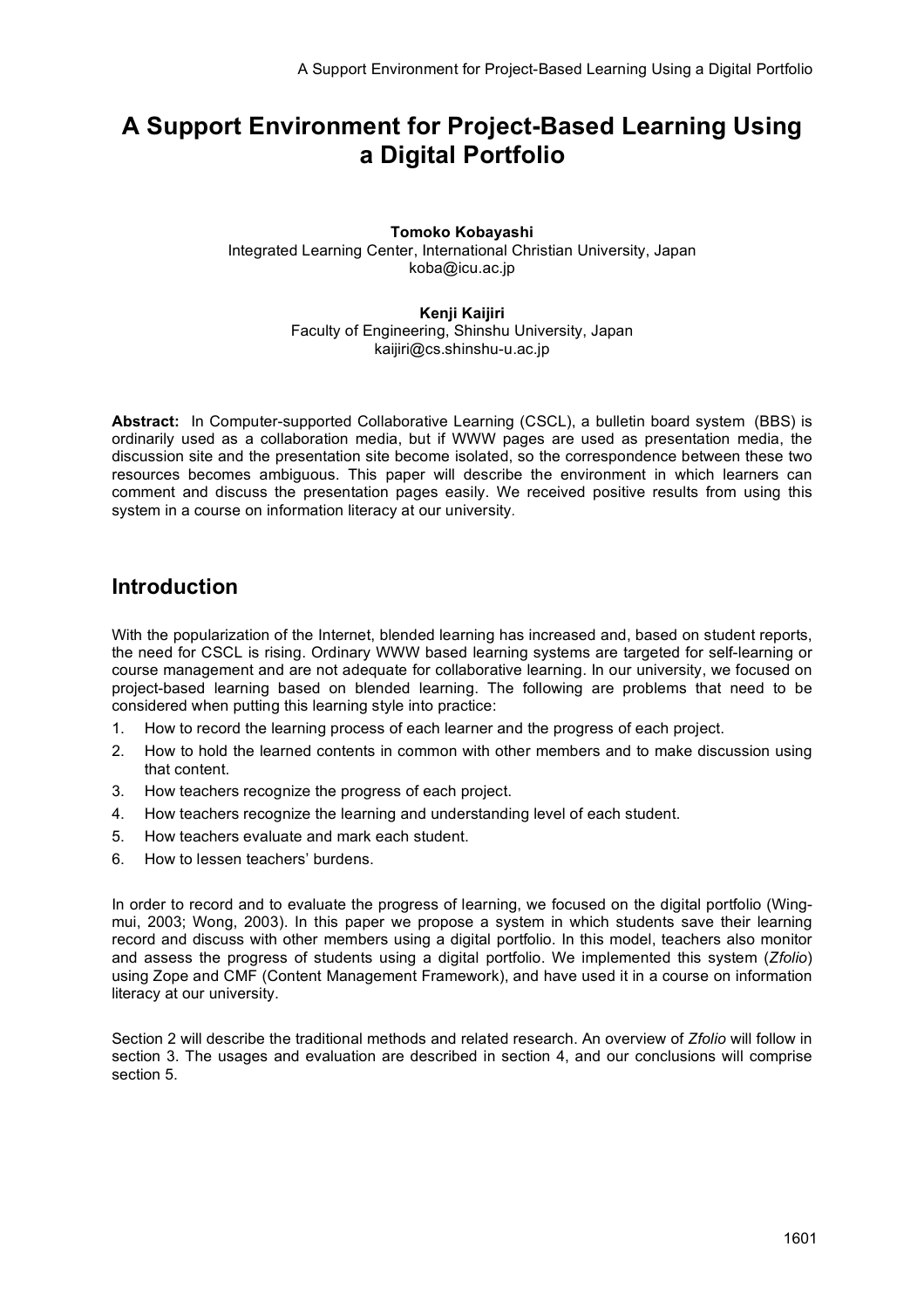## **Traditional Methods and Related Researches**

In project-based learning, each student is assigned a project and they proceed through the project by themselves using various resources and discussing with other students. This is known as a learnercentered learning style. In order to discuss with each other, students are expected to publish their intermediate learning results to other students and discuss with them based on these results. The following methods are traditionally used for this purpose:

- 1. Students create their own home pages by themselves, update their results, and make a presentation.
- 2. Using CGI script, related files will be uploaded.
- 3. Discussion will be entered into using BBSs in which students can attach related files.

These methods have the following problems:

- 1. It is difficult for non-IT professionals to understand file structure and/or the concept of the server/client system.
- 2. The discussion site (BBS) and the discussion target (presentation using WWW) are separated.
- 3. It is difficult for teachers to check updated information, selected information, and overall information.

There is much research and many tools concerning CSCL and portfolio support. BSCW (BSCW) is a shared workspace tool for CSCW. Zebu (Tiessen, 1997) (Ward, 1999) is a groupware environment. CSILE (Computer Supported Intentional Learning Environments) is a collaborative learning environment and functions as a communal database. Fle3 (Fle3) is a learning environment that supports exploration of knowledge between groups. WBLP is a learning portfolio that records, presents, searches, and analyzes the learning process of each student. We summarize the characteristics of these systems in Table 1. Y means yes, N means no, and Y\* means yes but insufficient. Web annotation focuses on the second problem, but its main purpose is not discussion but presentation.

| Requirement                                          | <b>BSCW</b> | Zebu         | CSILE | Fle3 | WBI P | Zfolio |
|------------------------------------------------------|-------------|--------------|-------|------|-------|--------|
| Fine grained access right                            | Υ           | Υ            | Υ     | Y    | N     | Y*     |
| Portal site conveying the latest information         | Υ           | N            | Υ     | Y    | Υ     | Y*     |
| Easy upload                                          | Υ           | $\checkmark$ | Υ     | Y    | Υ     | Υ      |
| Management progress of each student                  | N           | N            | N     | N    | N     | Y      |
| Monitoring progress of each student                  | N           | N            | N     | N    | Υ     | Υ      |
| Awareness of progress between students               | Υ           | N            | Υ     | Y    | N     | Υ      |
| Notification of events                               | Υ           | N            | Υ     | Y    | N     | N      |
| Integration of discussion sites and target resources | N           | N            | Y     | Y    | N     | Y*     |

**Table 11: Comparison of functionalities**

As shown in Table 1, the characteristics of *Zfolio* are as follows:

- 1. It is easy to use for students and teachers.
- 2. Each student can save their work on their own space and recognize their progress with each other.
- 3. Teachers can see the various views of students' status.
- 4. Each students can be made aware of other students status.
- 5. Discussion sites and their target resources are linked.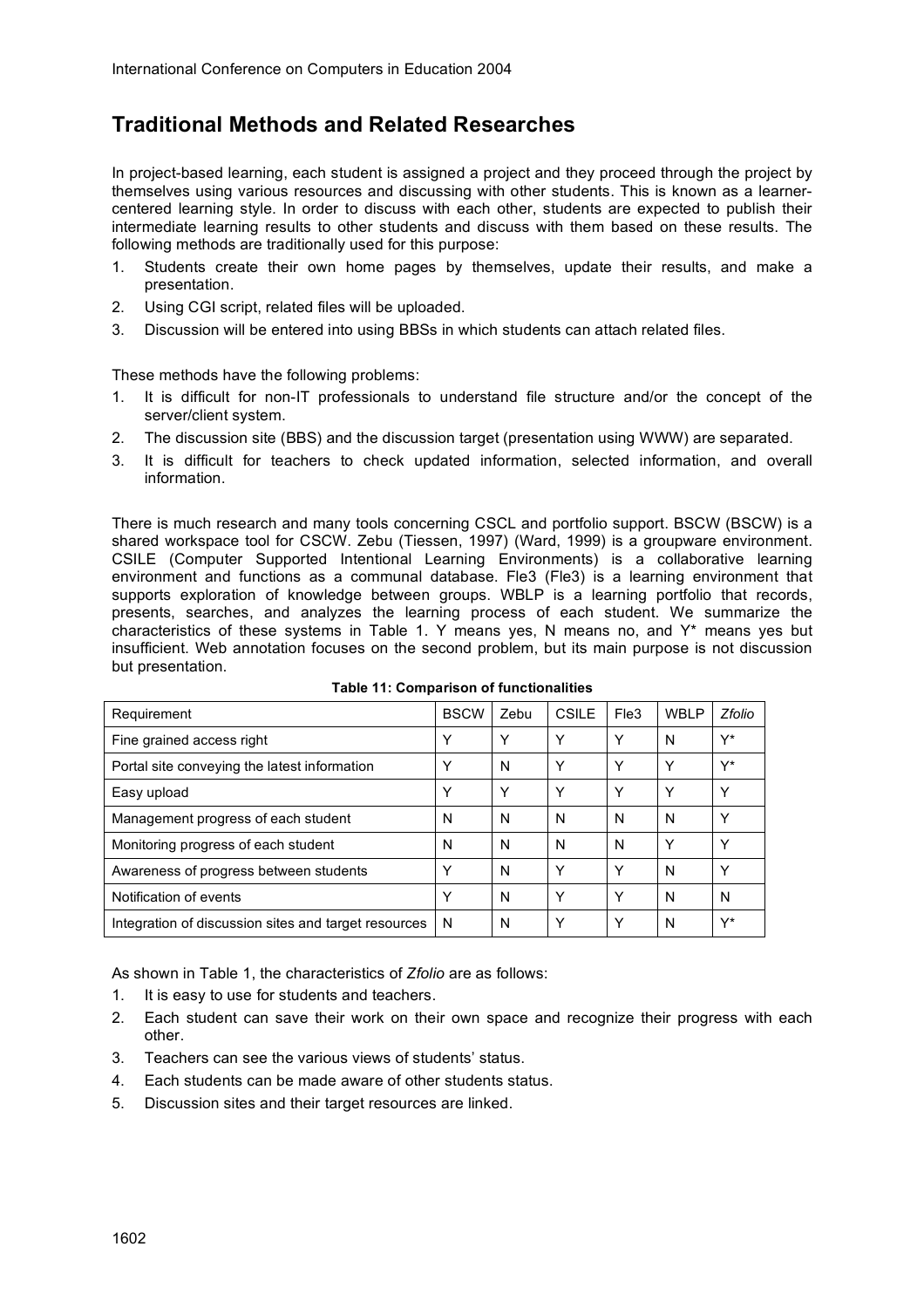# **System Overview**

#### **Functionalities**

In order to resolve the previously mentioned problems, we used Zope and its product CMF. CMF is an application framework for Zope. We used CMF as a construction tool kit for a portal site. By using CMF functions, the following functions can be easily implemented:

- 1. Authoring function.
- 2. Commenting function.
- 3. Access control function.
- 4. Visualizing and sorting function.



**Figure 13: System overview**

By using Zope and CMF, we implemented *Zfolio* which has the following functionalities (Figure 1): 1. Portal function

For each user, related information will be presented.

2. Personal page authoring function

Students can make/upload various data files in their own space and set an access control (public and private) in each file.

3. Digital portfolio function

Students can save their daily memos as their personal history.

4. Page commenting function

Students can get comments from other students for the pages that are set to be accessible to others.

5. Page overview function

Teachers/students can see different pages from various points of view.

6. User overview function

Teachers can see summary information of students.

#### **Usages**

Students can do the following task by logging into the portal site of *Zfolio*:

1. Make own WWW page.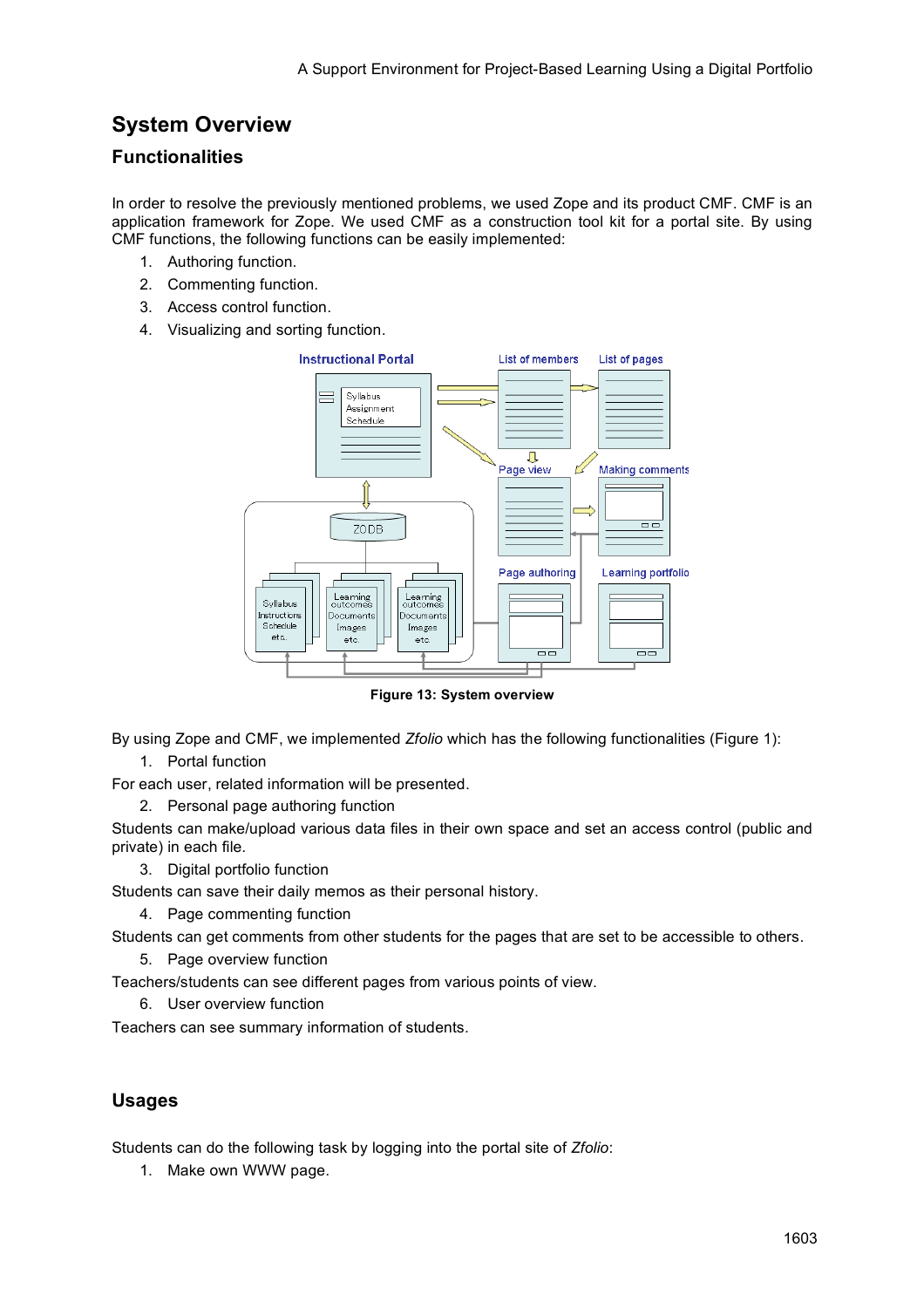International Conference on Computers in Education 2004

2. Upload and manage various files

When users select "My document" button, a file browser for each user is displayed. This is a personal area for each student. By using this browser, they can create new files, edit files, and upload files.

1. Make an entry in a digital portfolio (Figure 2)

When users select the "AddPortfolio" button, a form will be displayed so that users can input their current learning record. If it is the first of that day, a new file will be created, and if it is not the first, the existing file will be used. Users can also look through past portfolios.

2. Read and comment on the other members' pages

Students can look through project members' portfolios using various views: ordered by time stamp or organized by each students, and so on.

In addition to these tasks, teachers are able to do the following:

1. Assignment upload function

When teachers save documents in their specific folders then the links to these documents are generated automatically in the top page.

Monitor and evaluation function

In order to evaluate students' records, teachers can see multiple pages in one view, look for pages using various keys, and mark them.



**Figure 2: Personal portfolio window**

### **Experiences and Evaluations**

We have used *Zfolio* in the course "Digital Network Information Literacy" at our university for the autumn and winter semesters in 2003. The number of students in each course was 49 and 50. In these courses, students determined their own projects based on a predetermined theme, and did exercises step by step. Students had to do the following tasks until they finished their projects:

- 1. Personal task
	- Goal oriented task and self-evaluation: refine their project into a set of goals, resolve these goals step by step, and evaluate the result.
	- Answer to each exercise.
- 2. Collaboration task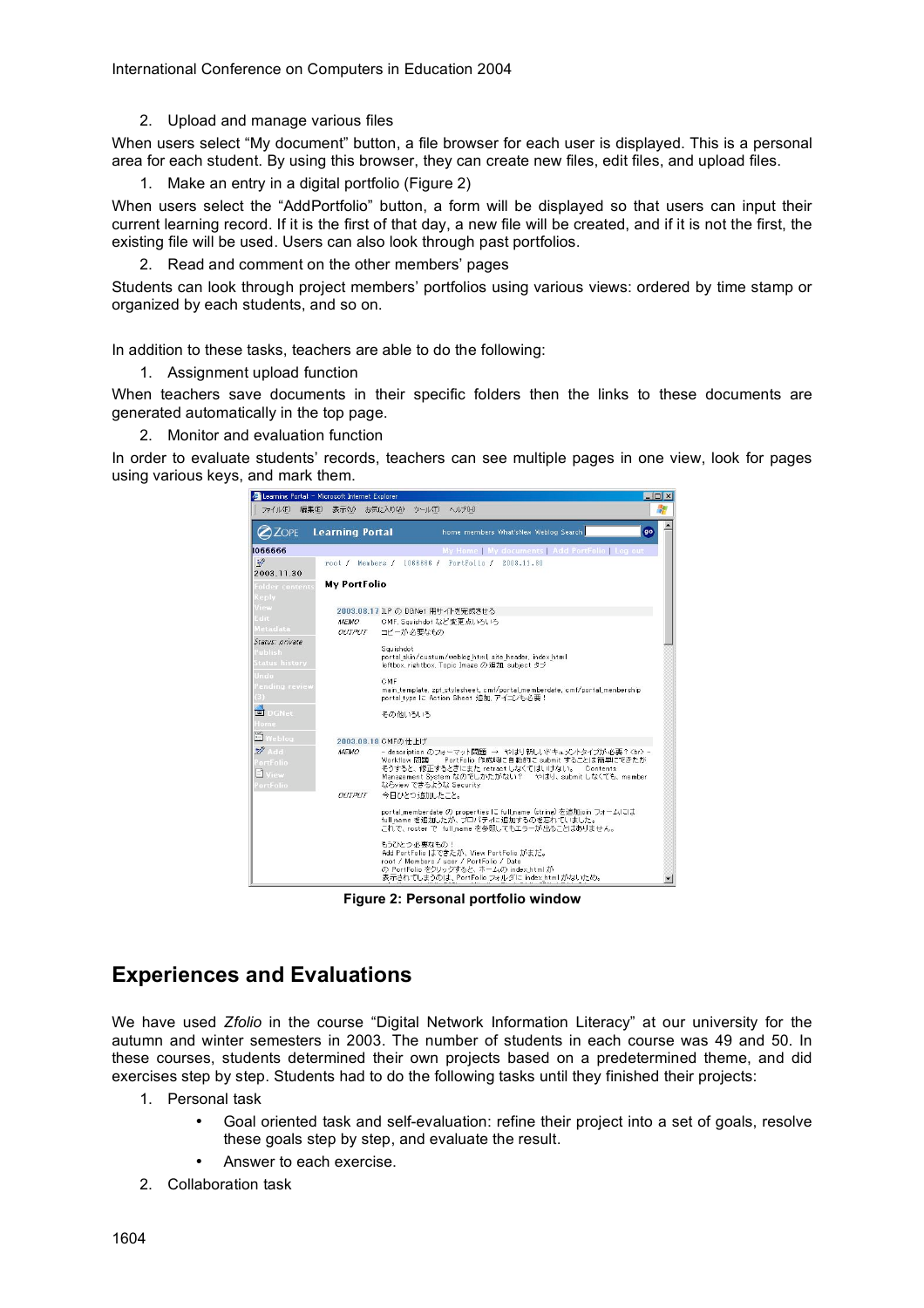- Hold learning resources in common.
- Discuss with each other.

Teachers and students use *Zfolio* in order to perform the following tasks collaboratively:

- Presentation of the objective and abstract of lectures.
- Presentation of each exercise and their schedule.
- Submission of the answers to exercises.
- Recording of each task in their own space and reviewing them in digital portfolio.

According to the result of the questionnaire survey that was done at the end of the courses, more than half of the students answered that it is easy to use. To the questions about functions such as the page authoring interface, commenting function and page view function, a majority of the students answered that it is useful. We also made a descriptive questionnaire and students answered that it is easier to write something using *Zfolio* than ordinary BBSs, because the digital portfolio on *Zfolio* is one's own space. Some students answered that they don't want their own page open to other students, but it is the advantage of the Zope system that users can change private/published status easily to meet such requirements.

Teachers who use *Zfolio* have the following opinions:

The digital portfolio is very useful because teachers can see the various views of students at a glance, and from this view teachers can infer the various status of students, so specific advice is possible.

Students can upload many unsorted resources freely, so the browsing burden becomes large for teachers. Thus, some criteria or discipline is needed.

The usage of *Zfolio* depends on the objective of lectures. If the objective is IT-oriented, the current structure may be good, but if the objective is not IT-oriented, a more familiar interface will be needed. Adaptive interfaces based on the skill level of teachers/students may be adequate.

### **Conclusions**

We implemented the portal site system (*Zfolio*) for project based learning using Zope and CMF. *Zfolio* has the digital portfolio function and is easy to use for non-IT professionals. We made it possible to link the discussion and the resource of discussion, which enabled a more effective CSCL environment.

We have used *Zfolio* for one year in IT literacy education. We received positive responses from students and teachers, but they pointed out the following problems:

Some students and/or teachers think that *Zfolio* is still difficult, so improvement of user interface and adaptive interface may be needed.

In some cases, users want to annotate a particular place in their own notes, so WWW annotation may be needed.

Furthermore, some users want to open their resources to some restricted groups, so more flexible access control is needed.